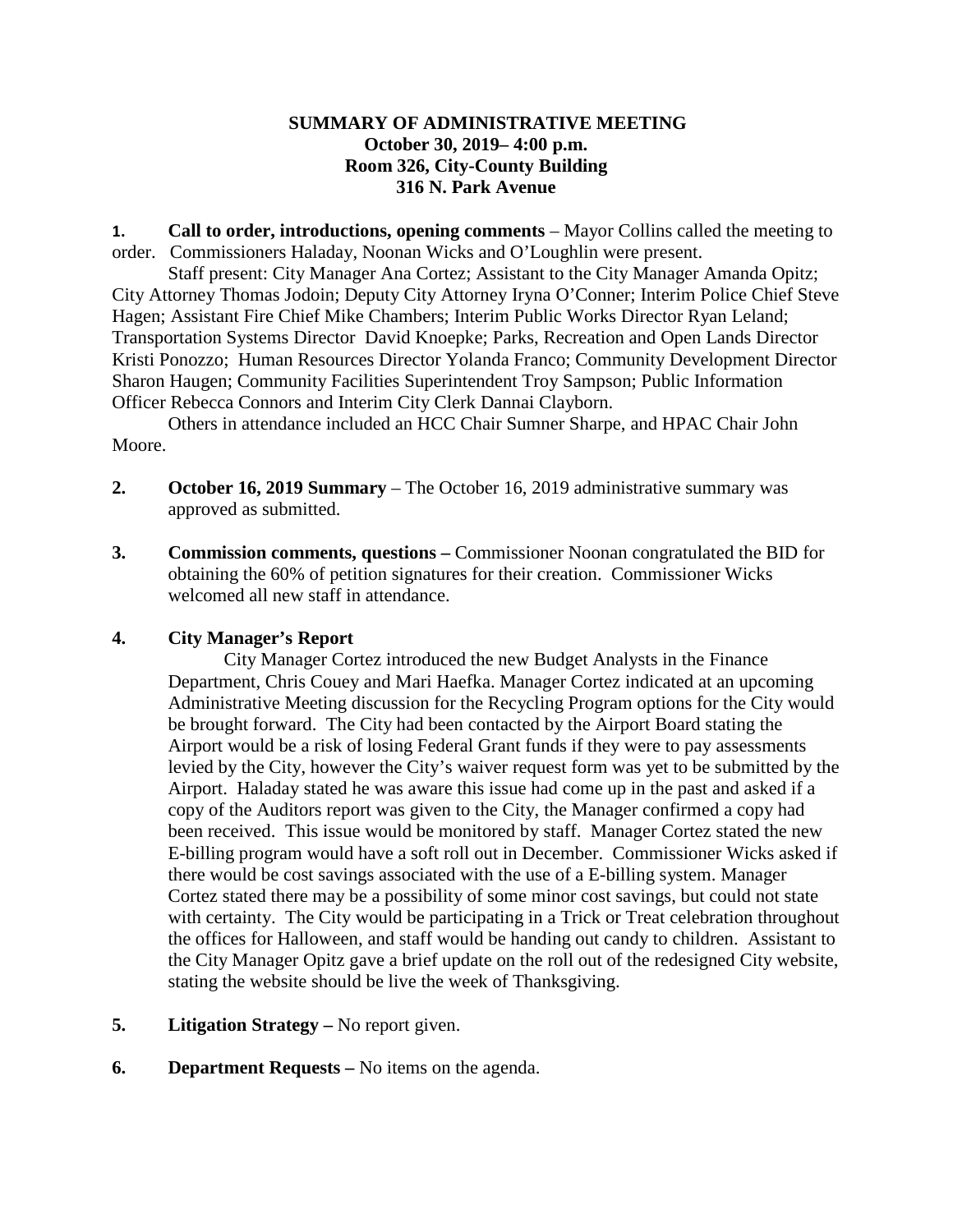# **7. Department Presentations**

#### **Public Works**

# **Enlargement of wastewater service are for the Red Alder Residences at 2200 Henderson Street – Interim Public Works Director Eric Urban**

Interim Public Works Director Urban reported the City of Helena has water and sewer service areas that are not the same as the City Limits. The service areas are remnants from when Helena was platting lots to become the capital of Montana. Lots were platted that the City of Helena could not serve with water and sewer, so the service areas were adopted to show lots that could and could not be served by either water or sewer. The service areas allowed the City to have control of the water and sewer systems and trigger points for main extensions and potentially water tanks or lift station. The enlargement of a water or sewer service area acts similarly to annexation where the City Commission can approve with condition for approval, such as mains extensions or other needed improvements in order to serve the lots.

The property at 2200 Henderson Street is currently under development. The property is currently in the water service area but not in the wastewater service area. Sewer main and water main extends across the frontage of the lot on Brady Street. The development has approved infrastructure plans and building plans.

The owner of the property, Lee S. Flasnick, is requesting an enlargement of the wastewater service area to service the Red Alder Residences Development. Water main and sewer main is proposed to be extended through the property to service the 27 buildings planned for development.

### **Parks, Recreation and Open Lands**

## **Update: Beattie Street Trailhead and Street Improvement—Parks, Recreation and Open Lands Director Kristi Ponozzo**

Parks, Recreation and Open Lands Director Kristi Ponozzo reported the City completed the 2nd of three public meetings for the Beattie St. Trailhead and Street Improvement Project on Monday, Sept. 30. The meeting was well attended with a field portion of the meeting where the trailhead design was staked out on the ground for people to observe the general layout. City Staff presented the revised traffic calming and refined design for the streets and trailhead.

The final public meeting with the 90% design will be on November 6.

Director Ponozzo indicated staff was taking into consideration the negative feedback received in public commentary at the 60% design meeting regarding the Bulbouts for the traffic calming strategy, and as such be proposing increased singage as an alternative. Commissioner Wicks asked if the increased signage would include electronic signs or would this option be cost prohibitive. Transportation Systems Director David Knoepke stated the staff was recommending beginning with the standard increased signage and monitoring the response from the residents, and if necessary, adding electronic signs, in a progressive model. Commissioner O'Loughlin asked when the next update would be on an agenda. Director Ponozzo stated the next update would be at the 11-13-19 Administrative Meeting.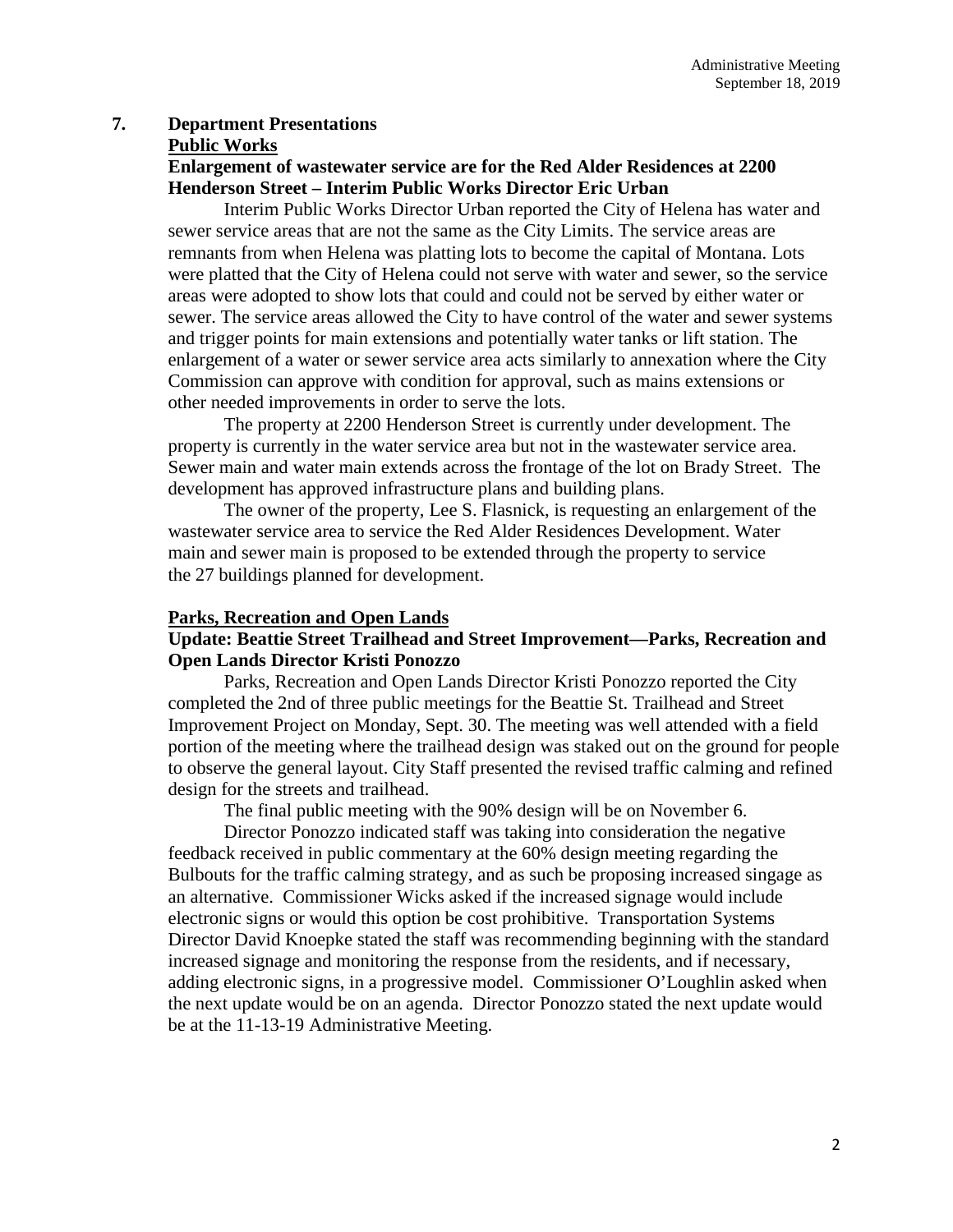#### **Transportation Systems**

# **Update: Capital Transit Ridership Redesign Outreach Session Results and Request for Proposal (RFP) for Redesign Consideration—Transportation Systems Director David Knoepke, Transportation Superintendent**

Transportation Systems Director David Knoepke reported the City recognizes that our current Transit System is resource intensive and is limited in its scope of operation. In addition, the current form of "Traditional Public Transit" suffers low ridership on our fixed route bus's and has a very high demand for ADA Para-transit service.

Capital Transits Current operation consists of 2 Fixed Route buses within the City and 4 complimentary ADA Para-transit buses. The fixed route buses have limited stops. The Para-transit buses are required if a transit provider operates a fixed route system. Additionally, ridership must apply and be approved for ADA Paratransit service. Capital Transit also operates 1 deviated-fixed route bus serving the East Helena-East Valley region. This item is introduced to update the City Commission on the results of the transit outreach sessions and discuss the demand response potential for public transportation in the City.

Update the City Commission on outreach results; and seek permission from the City Commission to pursue an RFP to provide an area-wide transit system that is universal in accessibility for customers of any age or ability in a manner that is cost effective and relevant that must be compliant with 5311 Federal Transit Authority (FTA) operations and capital equipment grant funding requirements.

Transportation Superintendent Elroy Golemon stated staff had conducted 6 outreach events from July to September, and of the public commentary received the highest volume of comments indicated a desire to return to a HATS, on-demand style program and move away from the Capital Transit, fixed stop model. Other comments included: increase the hours and days of operation, adding more stops, concerns over the trip cost as compared to ride time, and increased partnerships for ADA / Para-transit services. Superintendent Golemon discussed mixed models in other cities which City staff had researched where an on-demand service was utilized and indicated City Staff would recommend further researching the on-demand system through an RFP as a solution to the complications which currently exist with the City's transit system. City Manager Cortez stated the RFP would allow the City to collect data to track the rides requested and given, and would allow the City to be more flexible an responsive to the needs and demands of riders. Commissioner O'Loughlin stated she was open to learning more about the on-demand model but would like to see further data from Cities which had moved to or piloted this type of model and moved back to a more traditional transit system and why this might have happened. The Commissioner further stated she would like to see more outreach and promotion of ridership explored by the City for the current system to see what impact it may have. Commissioner O'Loughlin stated she would like to see a draft RFP at a future Administrative meeting and invite outside stakeholders to participate in the discussion. Commissioner Haladay asked if what City staff was recommending was eliminating fixed routes entirely for a demand/response system. Manager Cortez stated this could approached as a pilot program, prior to eliminating any current system. Commissioner Noonan asked how East Helena would be serviced by this new model. Superintendent Golemon stated the new system would only serve the areas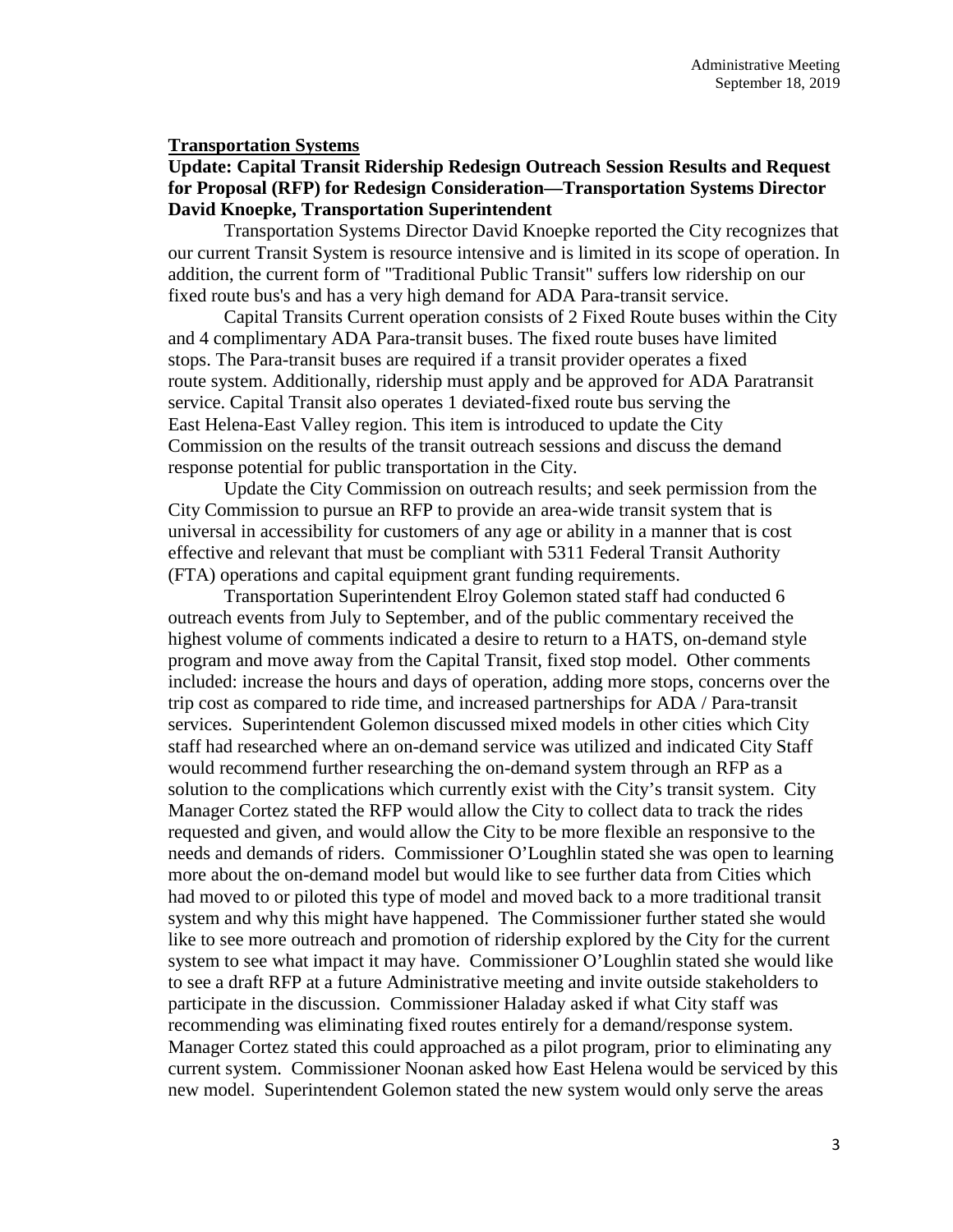which are provided service by the current transit model. Director Knoepke stated there could be Park & Ride option added as data was collected to help with broadening the areas served. Manager Cortez stated the demand/response system would be able to evolve to more quickly than the Transit system due to its nature. Commissioner Haladay asked what steps were being taken to ensure the new system would meet all ADA requirements. Director Knoepke stated all vehicles purchased at this point meet ADA requirements. Superintendent Golemon stated the program would fulfill the 5311 Compliance and the units would be able to be used as Para-transit vehicles. Superintendent Golemon also discussed options for alternative uses for the existing large buses being used as part of the Capital Transit system. Commissioner Haladay asked when the draft RFP was presented to the Commission the costs and impacts of projected increased demand on these operating costs be provided for study. Commissioner Haladay asked if there had been many discussions with the ADA stakeholders on the proposed system. Superintendent Golemon stated there had been outreach but limited feedback was given, except to say there would most likely be increased interest given the new model. The Commission reached a consensus to move forward with a study session to further explore the demand / response model versus the current fixed route system. This study session would be sometime in January.

## **8. Committee discussions**

# **Helena Public Arts Committee**

The HPAC wishes to move forward with prioritizing the following projects for FY2020:

1. **Traffic Signal Box Mural Project Continuation**. A project proposed to go through a request for proposal to put vinyl wraps of original art on 10 traffic signal boxes. Similar to the previous vinyl wrap project. This project will require an encroachment permit from the Montana Department of Transportation. HPAC has easily acquired the permit in the past when covering the other boxes. A call for art in the form of an RFP will go out to artists seeking designs (Phase I). A contractor will be selected through a separate procurement process to complete Phase 2 and Phase 3.

2. **Kyle Boundy Memorial Sculpture**. The project will consist of creating and installing an Interactive Art Project for children in Wesleyan Park within the City of Helena. The purpose of the project is to commemorate Kyle's more whimsical and playful nature. To create a work of art that surprises and brings about new perspectives. The sculpture will meet ADA, safety requirements, and be interactive. Through an approved RFP, the HPAC will vet the applications and, along with Kyle Boundy's parents, choose a sculpture to be placed within the park upon approval of the Open Lands, Parks  $\&$ Recreation Department.

3. **Ghost Sign Restoration**. A project to refresh painting old exterior signs (Ghost Signs) on Downtown Buildings within the City of Helena. This will provide both historic and artistic value to the city while adhering to resolution no. 11316. The Helena Public Arts Committee is requesting the Commission review the proposed projects and approve the City Manager to support the procurement of these projects.